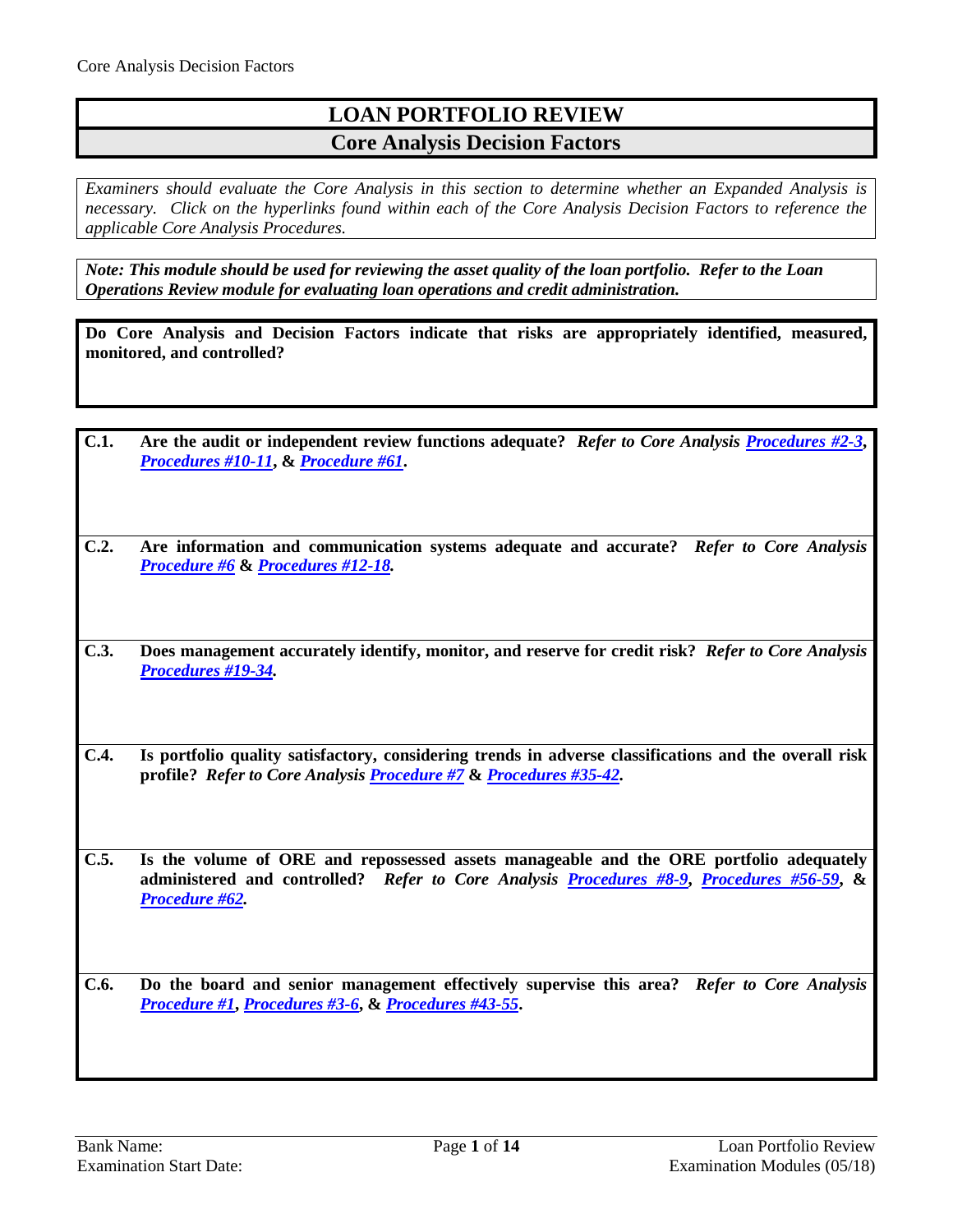# **LOAN PORTFOLIO REVIEW Core Analysis Procedures**

*Examiners are to consider the following procedures but are not expected to perform every procedure at every bank. Examiners should complete only the procedures relevant for the bank's activities, business model, risk profile, and complexity. If needed, based on other identified risks, examiners can complete additional procedures. References to laws, regulations, supervisory guidance, and other resources are not all-inclusive.*

## **Preliminary Review**

<span id="page-1-2"></span>**1. Review prior examination reports, prior examination work papers, pre-examination memorandum, audit reports, and file correspondence for an overview of any previously identified lending deficiencies. In addition, determine whether there were any prior concerns related to the Allowance for Loan and Lease Losses (ALLL) (or allowance for credit losses (ACL),[1](#page-1-4) when applicable), repossessed assets, or ORE.**

<span id="page-1-0"></span>**2. Review internal and external audit reports, and assess the adequacy of the audit scope.**

<span id="page-1-3"></span>**3. Review internal and/or external loan review reports as well as other reports provided by third parties.** 

**4. Discuss with management any planned changes in lending philosophy, portfolio composition, new products, pricing strategies, etc. Determine whether current and planned lending strategies are consistent with the bank's overall strategic plan.**

**5. Review and assess the adequacy of loan committee and board minutes.**

<span id="page-1-1"></span>**6. Obtain and analyze data used by management to supervise the loan portfolio. This data may include:**

- **Organizational charts;**
- **Written policy and procedures manual;**
- **Problem loans and watch list reports;**
- **Delinquency and nonperforming asset reports;**
- **Concentration reports;**
- **Allowance for Loan and Lease Losses (ALLL) (or ACL, when applicable) analysis;**
- **Significant and/or concentrations of charge-offs (by industry or types of borrowers) since the prior**

<span id="page-1-4"></span>1 **ACL replaces the term ALLL for those banks that adopted ASU 2016-13.**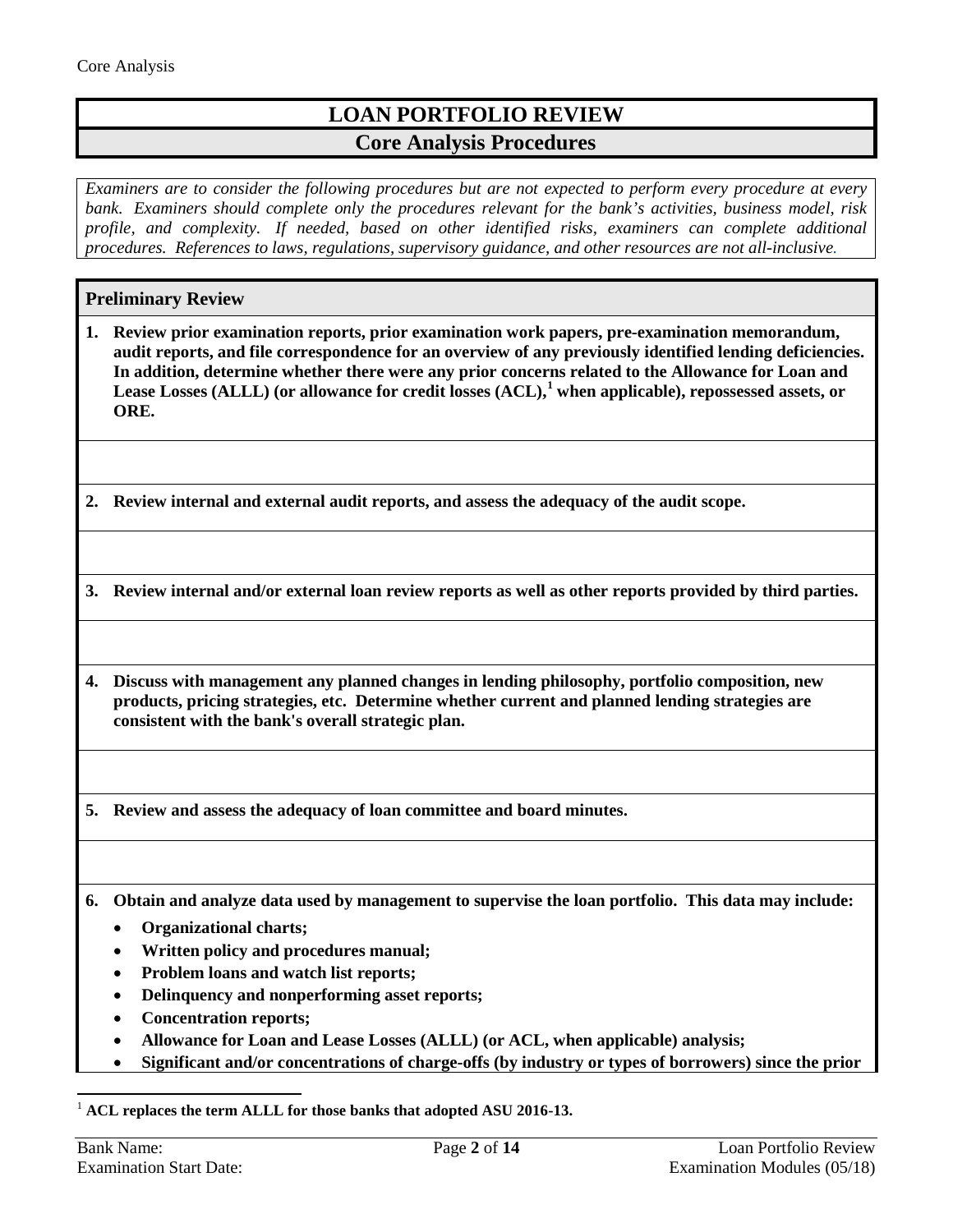**examination; and**

• **Portfolio stress test reports and documentation, if applicable.**

<span id="page-2-1"></span>**7. Review the composition of the loan portfolio by type, dollar volume, and percentage of capital. Determine whether specialty-lending areas exist and assign responsibility for completing appropriate reviews. Refer to individual Loan Reference modules for additional procedures.**

<span id="page-2-2"></span>**8. Determine the volume of other real estate and the change in volume since the prior examination.**

**9. Determine the volume of repossessed assets and the change in volume since the prior examination.**

### **Audit or Independent Review**

<span id="page-2-0"></span>**10. Determine whether the audit program is sufficient to obtain reasonable assurance that:**

- **Loans exist and are owned by the institution as of the balance-sheet date;**
- **The level of the ALLL (or ACL, when applicable) is appropriate and is determined in accordance with generally accepted accounting principles (i.e., the ALLL (or ACL, when applicable) covers estimated credit losses on individually evaluated impaired loans and estimated credit losses inherent in the remainder of the loan portfolio);**
- **Loans are properly classified, described, and disclosed in the financial statements, including fair values of loans and concentrations of risk;**
- **Recorded loans include all such assets of the institution and the financial statements include all related transactions during the period;**
- **Loan transactions are recorded in the proper period;**
- **Loans held for sale are properly classified and are stated at the lower of cost or fair value;**
- **Interest income, fees, and costs and the related balance-sheet accounts (accrued interest receivable, unearned discount, unamortized purchase premiums and discounts, and unamortized net deferred loan fees and costs) have been properly measured and recorded;**
- **Gains and losses on the sale of loans have been properly measured and properly recorded; and**
- **Credit commitments, letters of credit, guarantees, recourse provisions, and loans that collateralize borrowings are properly disclosed in the financial statements.**

*(Note: Coordinate with the examiners reviewing the internal audit function.)*

**11. Determine whether the audit or independent review program provides sufficient coverage relative to the institution's size, scope of lending activities, and risk profile. Appropriate programs generally include:**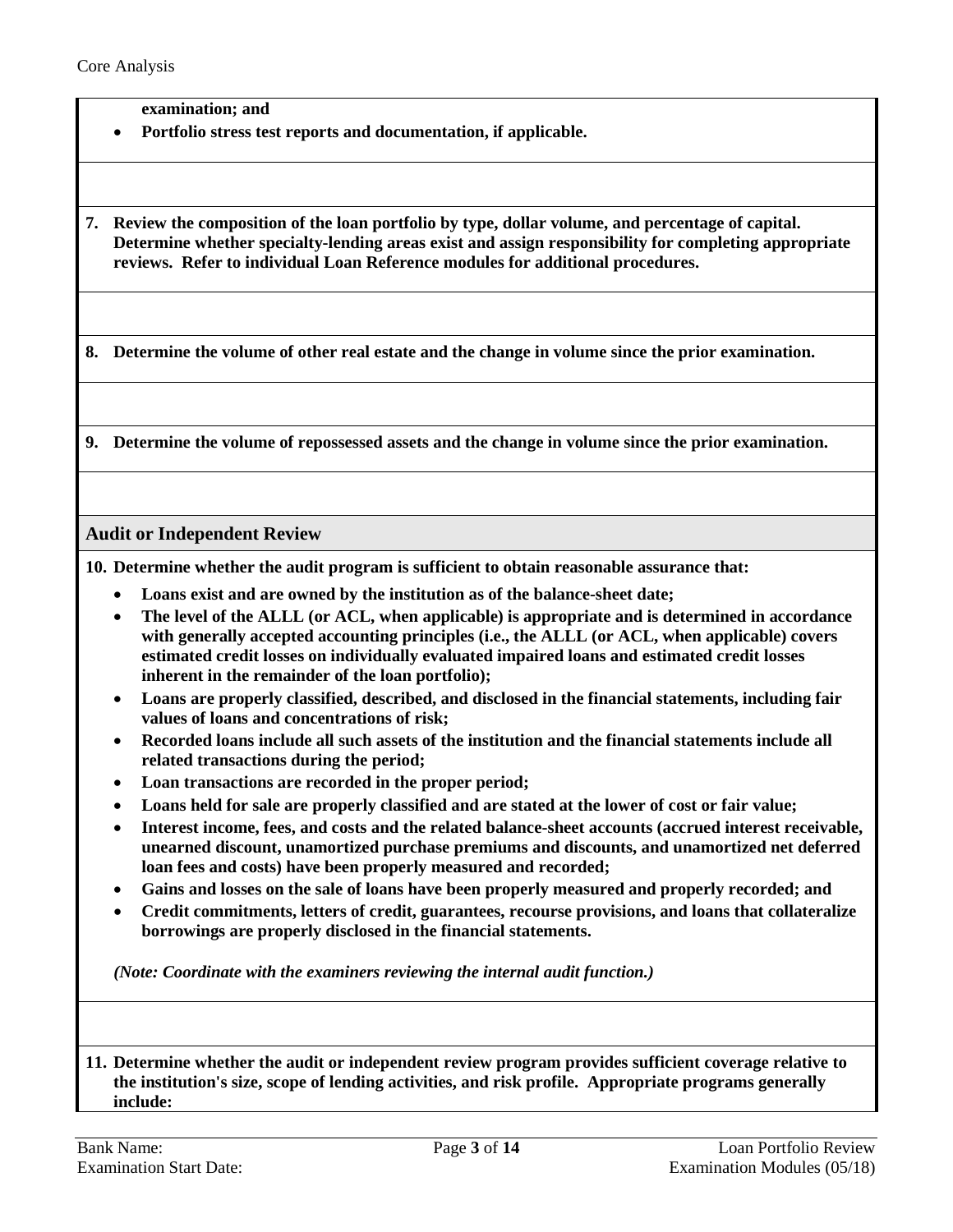- **Recommend corrective action when warranted;**
- **Verify that corrective action commitments have been implemented;**
- **Assess separation of duties, internal controls, and supervision of lending activities;**
- **Determine compliance with policies, procedures, and regulatory requirements; and**
- **Assess the adequacy, accuracy, and timeliness of reports to senior management and the board.**

*(Note: Coordinate with the examiners reviewing the internal audit function.)*

## **Information and Communication Systems**

- <span id="page-3-0"></span>**12. Determine whether managerial reports provide sufficient information relative to the size and risk profile of the organization and evaluate the accuracy and timeliness of reports produced for the board and executive management. Reports may include the following types of information:**
	- **Analysis of the appropriateness of ALLL (or ACL, when applicable);**
	- **Chargeoffs and recoveries;**
	- **Concentrations;**
	- **Insider borrowings;**
	- **Kiting suspects;**
	- **Legal lending limits;**
	- **Loan extensions and modifications;**
	- **Loan renewals and new loan approvals/denials (above certain dollar amounts);**
	- **Non-conforming loans;**
	- **Non-sufficient funds;**
	- **Out-of-territory lending;**
	- **Overdrafts;**
	- **Participations;**
	- **Policy exceptions;**
	- **Results of internal/external audits;**
	- **Results of loan review;**
	- **Suspense accounts (contents and reconcilements);**
	- **Technical exceptions; and**
	- **Unfunded commitments.**

**13. Review the effectiveness and accuracy of management's system for aggregating related credit exposures.**

**14. Analyze growth trends by total and loan type, and determine whether actual data satisfactorily mirrors budgeted growth or strategic plans.**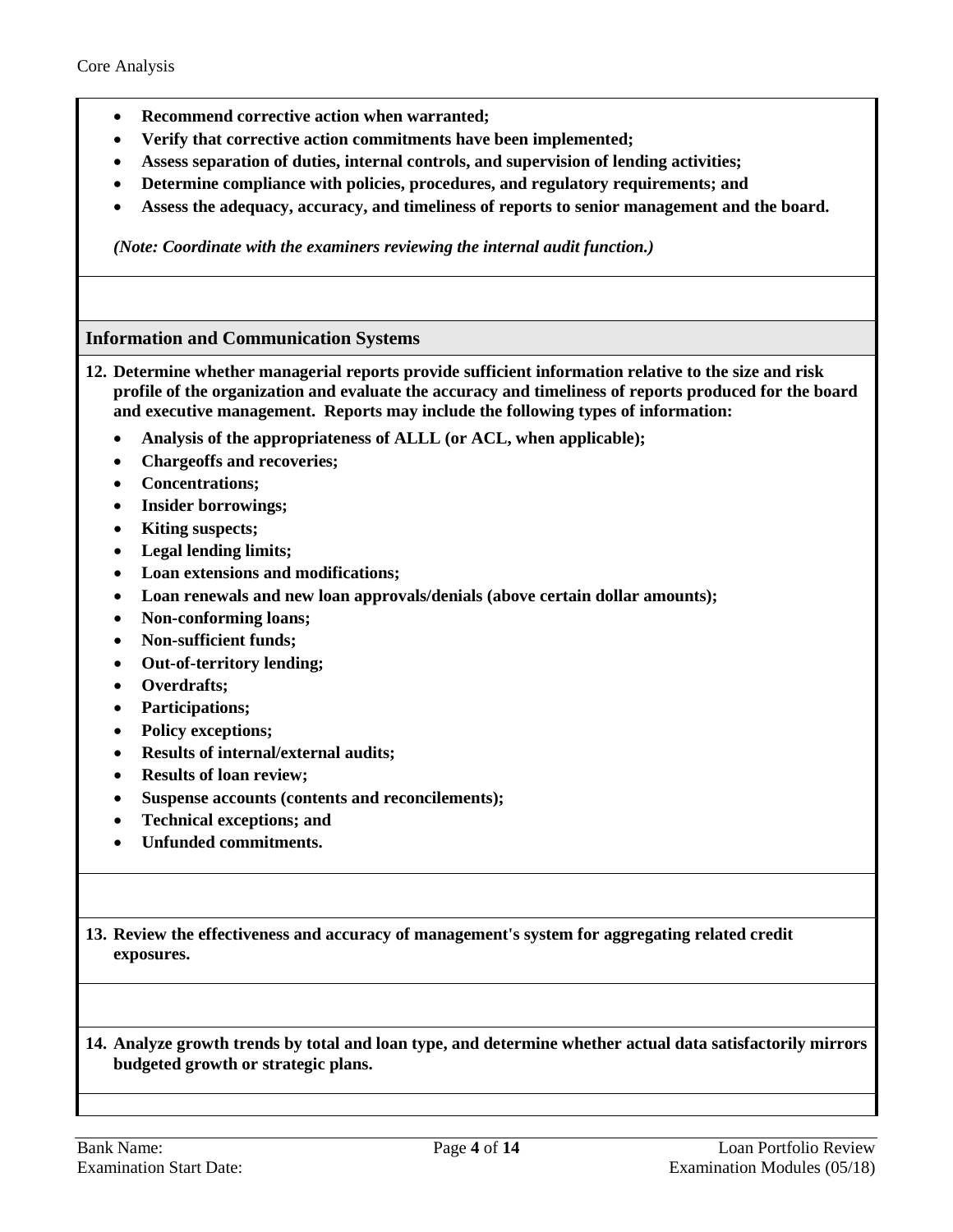- **15. Review the accuracy of accounting for loans sold and participations. Consider partial sales and recourse arrangements.**
- **16. Determine whether the bank's procedures and practices for placing loans on nonaccrual status are in agreement with Call Report Instructions.**

**17. Determine whether the bank's procedures and practices regarding troubled debt restructurings (TDR) are in agreement with Call Report Instructions.**

**18. Validate the accuracy of Consolidated Reports of Condition and Income where necessary.**

**Identifying, Monitoring, and Reserving for Credit Risk**

#### **LOAN REVIEW**

- <span id="page-4-0"></span>**19. Consider whether loan review practices are appropriate for the size and complexity of the bank and whether loan reviews are conducted by individuals independent from loan origination and approval processes. Appropriate loan review practices generally meet the following objectives:**
	- **To promptly identify loans having potential credit weaknesses, and appropriately classify loans with well-defined credit weaknesses that jeopardize repayment so that timely actions can be taken and credit losses minimized;**
	- **To project relevant trends which affect the collectability of the portfolio and isolate potential problem areas;**
	- **To provide essential information to determine the appropriateness of the ALLL (or ACL, when applicable);**
	- **To assess the adequacy of and adherence to internal credit policies and loan administration procedures, and to monitor compliance with relevant laws and regulations;**
	- **To evaluate the activities of lending personnel; and**
	- **To provide senior management and the board with an objective and timely assessment of the overall quality of the loan portfolio.**

**20. Determine whether the watch list is regularly updated by management and reviewed by the board.**

**21. Assess the accuracy of the loan review system and internal risk ratings. Also, review any**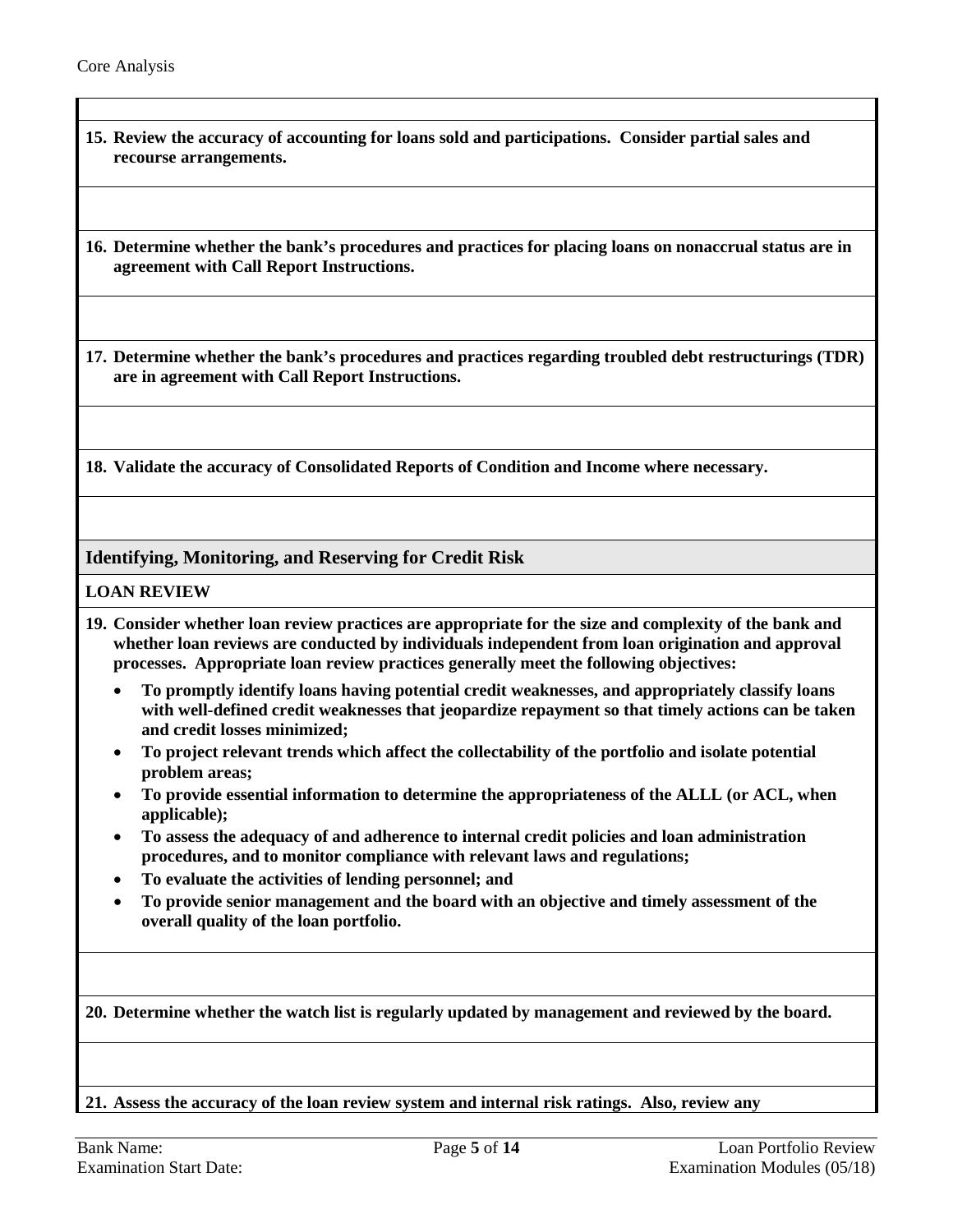**documentation exception reports and written classification summaries, and evaluate the scope, frequency, and timeliness of reviews and updates to the board of directors.**

**Allowance for Loan and Lease Losses**

**METHODOLOGY** *(When appropriate, refer to the Subprime Lending, Credit Card Activities, and TDR Reference Modules for additional information on assessing whether the level of the ALLL (or ACL, when applicable) is appropriate.)*

- **22. Assess the methodology for determining the appropriate ALLL (or ACL, when applicable) level and consider whether it includes portfolio segmentation and impairment analysis for individually evaluated loans.** *(Refer to ASC Topic 450 and ASC Topic 310.)* **Determine whether the complexity and scope of the ALLL (or ACL, when applicable) evaluation process and loan review system are appropriate given the risk profile of the bank and the complexity of lending activities. Consider the following:**
	- **The effectiveness of the bank's loan review system and controls.**
	- **The ability of internal data-capture and loan-reporting systems to provide robust and meaningful information regarding portfolio risks.**
	- **Management's ability to evaluate loss-estimation models before they are implemented (when applicable) and to modify model assumptions as needed.**
	- **The bank's methodology is based on a comprehensive, adequately documented, and consistently applied analysis of the bank's loan and lease portfolio.**
	- **Management promptly charges off loans, or portions of loans, that are uncollectible.**
	- **An independent third party periodically reviews and validates the ALLL (or ACL, when applicable) methodology.**

**23. Evaluate the criteria management uses to select loans for individual evaluation under ASC Topic 310. For example, assess:**

- **Loans or relationships that are above dollar thresholds. If management uses a dollar threshold, assess the threshold in relation to average loan balance, concentrations, or other factors that would cause the loans to be more significant to the institution;**
- **Loans or relationships that are on the bank's Watch List or that are adversely classified Substandard or Doubtful. If selection criteria do not include loans rated Substandard or Doubtful, explain the rationale for the decision; and**
- **Loans or relationships that are past due or on nonaccrual status.**

**24. Determine the methodology used by the institution to measure impairment on loans (within the scope of ASC Topic 310) that are individually evaluated and determined to be impaired, and consider whether the institution maintains supporting documentation for the assumptions and estimates used. Consider whether the methodology used is based on:**

- **The present value of expected future cash flows for individually evaluated impaired loans that are not collateral dependent;**
- **Observable market price for individually evaluated impaired loans that are not collateral**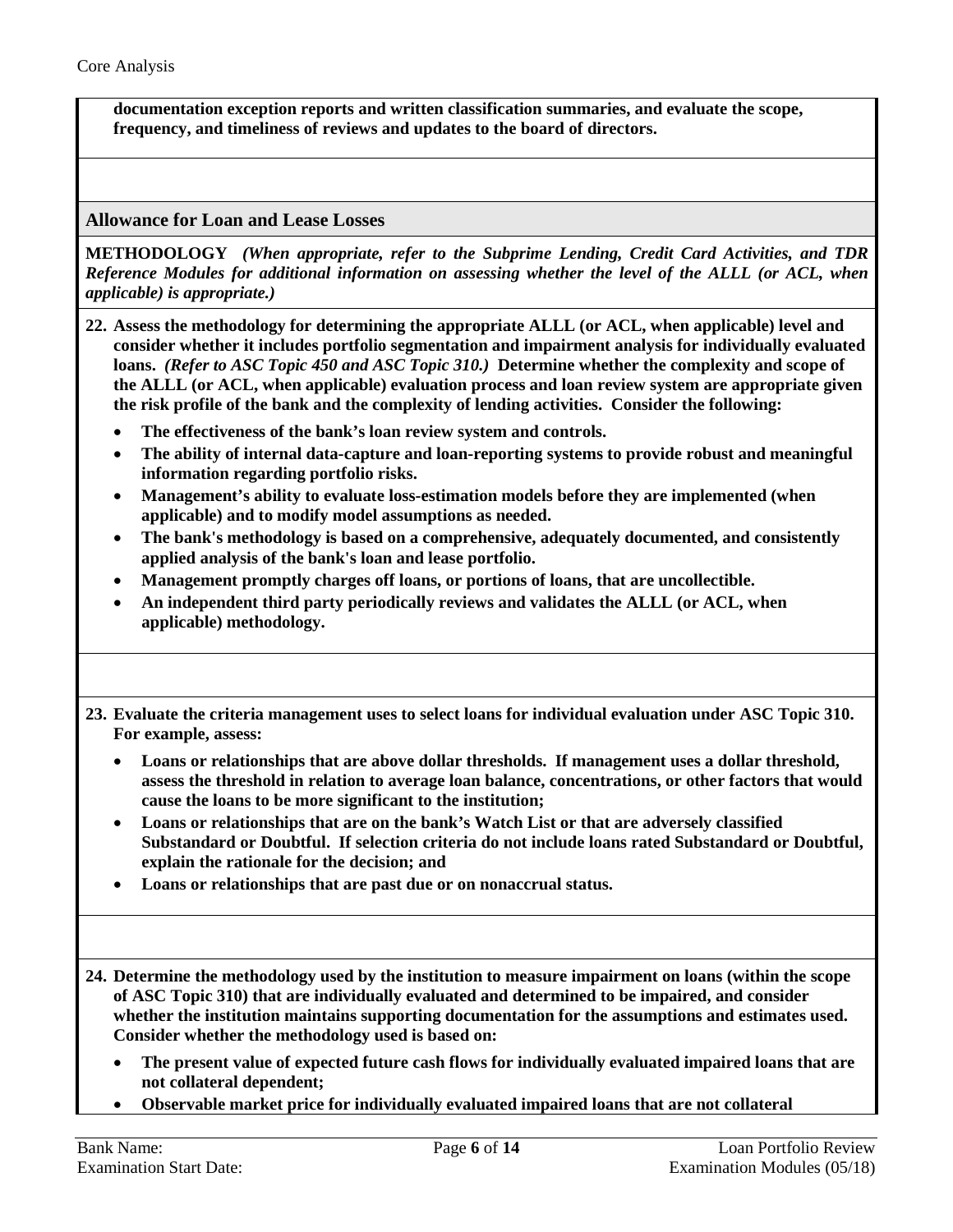**dependent; or**

• **The fair value of collateral method.** *(Note: For purposes of the Consolidated Reports of Condition and Income, the impairment of an impaired collateral dependent loan must be measured using the fair value of collateral method.)*

**25. Evaluate the reasonableness of and support for management's assumptions, valuations, and judgments used in the analysis of those loans individually evaluated for impairment under ASC Topic 310 and determined to be impaired.** 

**26. Determine how the institution treats:**

- **Loans that are individually evaluated for impairment under ASC Topic 310 and are determined not to be impaired; and** *(Note: These individual loans should be regrouped with loans having similar risk characteristics and assessed collectively for impairment under ASC Topic 450.)*
- **Individually evaluated loans that are determined to be impaired, but there is zero impairment and no allowance is established when measured for impairment under ASC Topic 310. (***Note: Examiners should determine that the bank is appropriately defining impaired loans (i.e. where collection of the full principal and interest is not expected per original contractual terms). If a loan is being evaluated under ASC Topic 310 but is not impaired by definition, it should instead be included in the ASC Topic 450 evaluation. Once a loan is determined to be impaired and is measured for impairment under ASC Topic 310, it cannot be included in a group of loans collectively assessed for impairment under ASC Topic 450, even if no ASC Topic 310 allowance is established.***)**

**27. Determine the basis for evaluating groups of loans under ASC Topic 450.** 

- **Ensure that assets are adequately stratified into groups based on one or more predominant risk characteristic.**
- **Evaluate the calculation of historical loss rates for each segment.**
	- o **Review the time period and the method of calculation (e.g., simple average, weighted average) for reasonableness and consistency.**
	- o **Consider the effect of new loan products or newly expanded markets.** *(Note: Historical loss rates for a general segment may not be accurate for new products, or loans in a new market, that are included within the general segment.)*
- **Consider how segmentation methods and historical loss-rate calculations reflect qualitative or environmental factors necessary to reflect current conditions and expectations.**

*(Note: Adjustments for qualitative or environmental factors, which may be positive or negative, should be made to reflect current conditions and expectations if not otherwise captured in historical loss analysis. The granularity of segmentation and the method used to calculate loss rates would affect the amount of adjustment, if any, necessary to appropriately estimate credit losses in a segment as of the evaluation date. For example, a loss rate calculated using a simple five-year average may require a larger adjustment in response to changes in the credit cycle than would a loss rate calculated using a recently weighted quarterly average.)*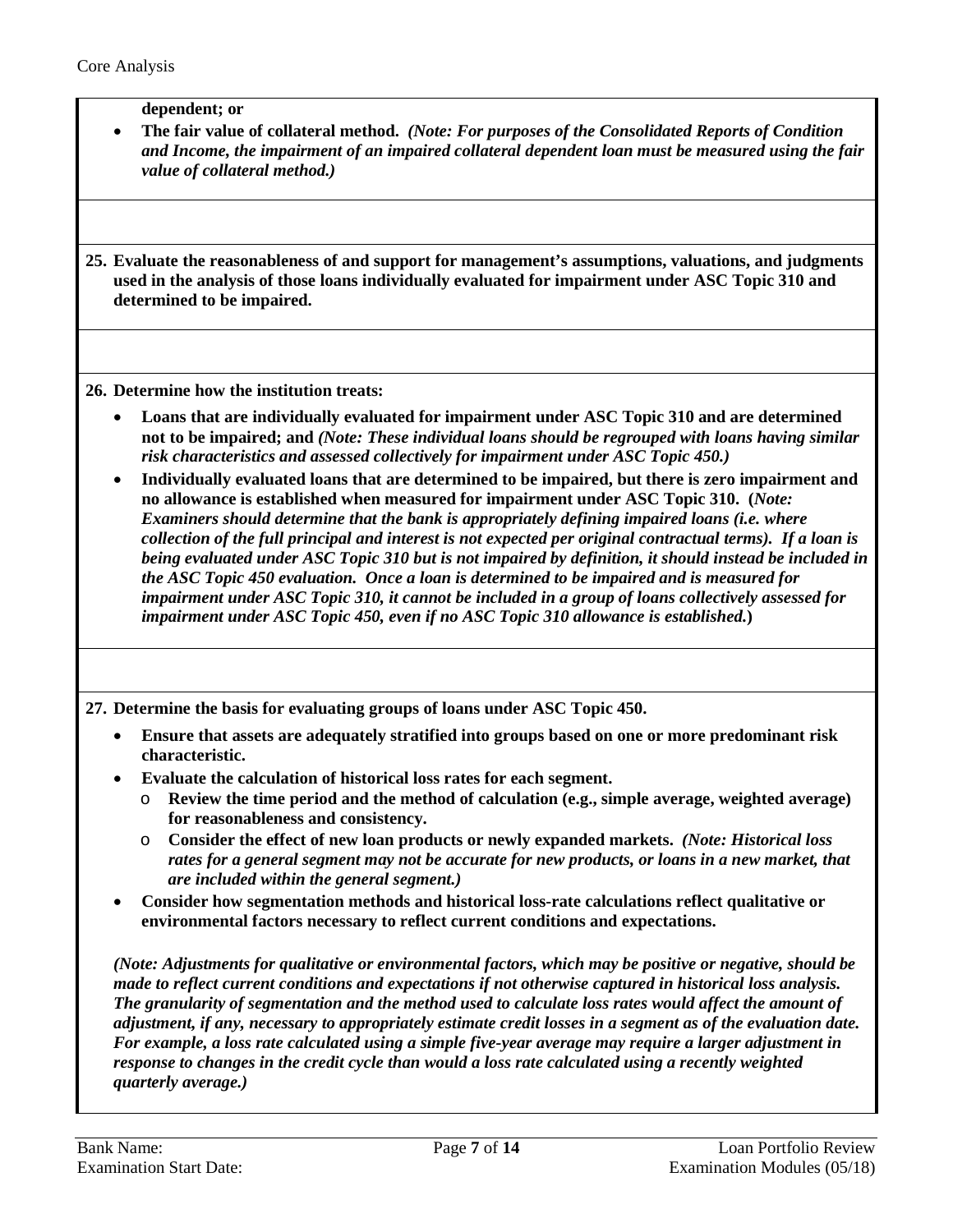**28. Determine whether management considers all relevant qualitative and environmental factors and maintains documentation sufficient to support all material adjustments. Appropriate documentation generally addresses all material factors that are likely to cause estimated losses to differ from historical losses. Qualitative or environmental factors include, but are not limited to:**

- **Changes in lending policies and procedures, such as underwriting standards and collection, chargeoff, and recovery practices;**
- **Changes in national and local economic business conditions and developments, including the condition of various market segments; (***Note: Credit-loss and recovery experience may vary significantly depending upon the business cycle.)*
- **Changes in the nature and volume of the portfolio and in the terms of loans;**
- **Changes in the experience, ability, and depth of lending management and staff;**
- **Changes in the volume and severity of past due and adversely classified loans and in the volume of nonaccrual loans;**
- **Changes in the quality of the loan review system;**
- **Changes in the value of underlying collateral for collateral-dependent loans;**
- **The existence, level, and effect of any concentrations of credit; and**
- **The effect of external factors such as competition or legal and regulatory requirements.**
- **29. Determine how the institution estimates credit losses on a group of loans with similar risk characteristics when the institution does not have any loss experience of its own for such a loan group.**

*(Note: An institution may not have a loss history if the product is new or the institution is a de novo organization).*

**30. Confirm that the bank does not include loans that were determined to be impaired and measured for impairment under ASC 310 in the estimated credit losses under ASC 450, even if the ASC 310 impairment measurement was zero.** 

**31. Determine whether the bank has an** *unallocated* **allowance for loan and lease losses. If so, determine whether it was calculated in accordance with GAAP and is properly documented and supported.**

**32. Where appropriate, ensure that the assessment of an appropriate level for the ALLL (or ACL, when applicable) includes an estimate of losses from transfer risk associated with the institution's crossborder lending activities.**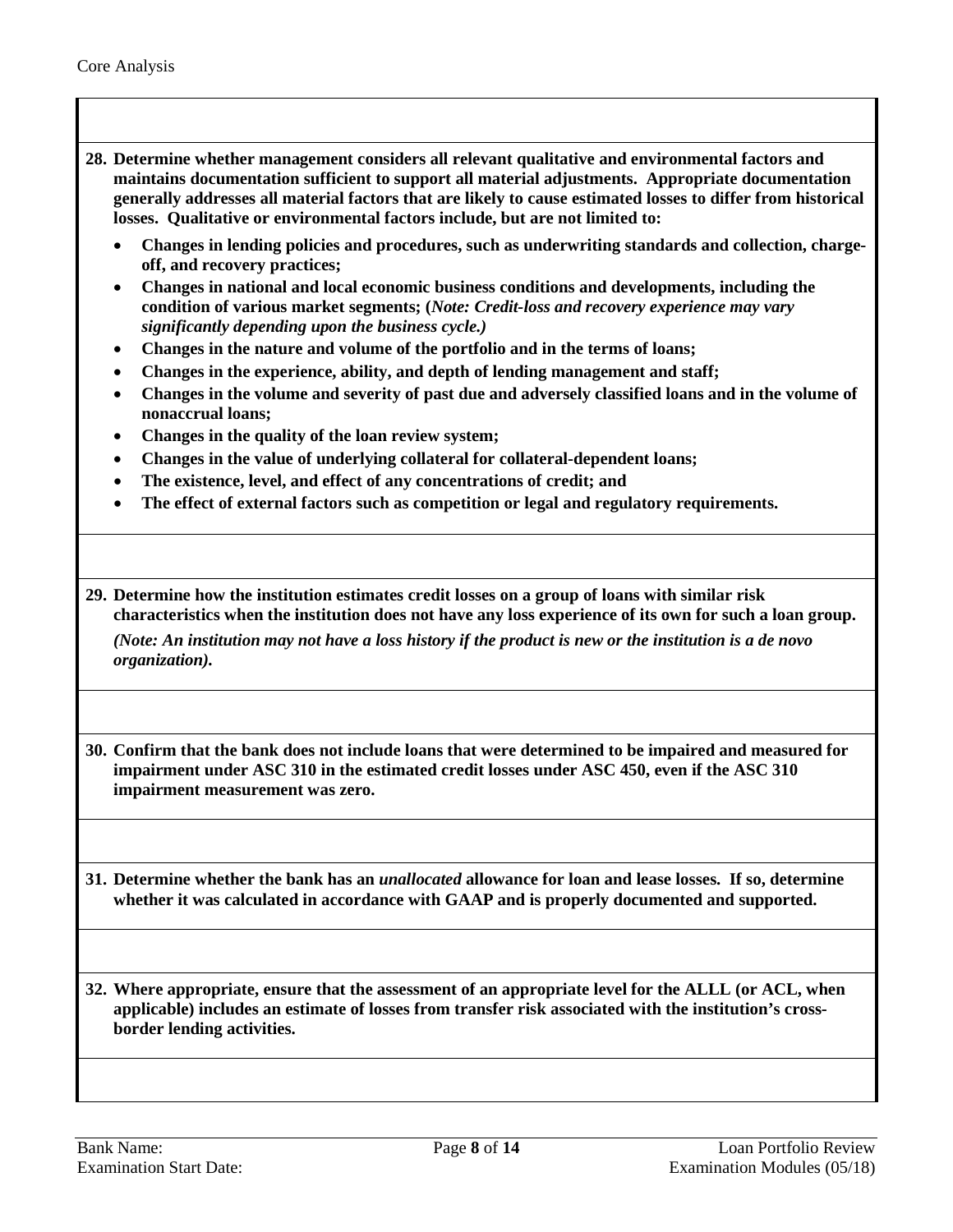**33. Determine whether the ALLL (or ACL, when applicable) evaluation process is completed at least quarterly and ensure that appropriate documentation is maintained to support management's assumptions, valuations, and judgments. (Refer to the 2001 Final Interagency Policy Statement on ALLL Methodologies and Documentation for Banks and Savings Institutions; and the 2006 Interagency Policy Statement on ALLL.)**

## **LEVEL OF THE ALLL (or ACL, when applicable)**

**34. Evaluate the overall level of the ALLL (or ACL, when applicable) for appropriateness and reasonableness.**

- **Determine whether the ALLL (or ACL, when applicable) is at an appropriate level based on a review of the bank's methodology coupled with examination findings as they relate to:**
	- o **Loan classifications;**
	- o **Effectiveness and reliability of the bank's loan review system including differences in level and severity of examiner classifications and that of Watch List Loans (internally classified loans);**
	- o **Level and trend of past due and nonaccrual loans (reserve levels should normally be proportionately and directionally consistent with the level and trend of problem loans as reflected in examination classifications), internal watch list ratings;**
	- o **Historical recovery of loan charge-offs; and**
	- o **Changes in the business cycle that necessitate qualitative or environmental factor adjustments to the institution's historical loss rates.**
- **Consider reviewing applicable ratios as a preliminary check on the reasonableness of the ALLL (or ACL, when applicable).** *(Note: Ratio analysis, when used prudently, can be a supplemental check on the reasonableness of management's assumptions and analysis. It is not a sufficient basis for determining an appropriate level for the ALLL (or ACL, when applicable).)*
	- o **Evaluate trends as compared to an institution's peer group and its own historical experience. For example, the relationship of the ALLL (or ACL, when applicable) to adversely classified or graded loans, past due and nonaccrual loans, as well as historical gross and net charge-offs.**
	- o **Analyze changes in key ratios from prior periods, assess the directional consistency of the ALLL (or ACL, when applicable) in relation to these changes, and assess the appropriateness and reasonableness of the ALLL (or ACL, when applicable) based on the collectability of the institution's loan portfolio in the current environment.**
- **If the bank's loan review system is effective and its method for determining an appropriate ALLL (or ACL, when applicable) level is acceptable, compare the result of the bank's methodology to the actual ALLL (or ACL, when applicable) balance. Ensure that the ALLL (or ACL, when applicable) amount reported in the institution's regulatory reports and financial statements reconciles to the ALLL (or ACL, when applicable) analysis. Assess the reasons for any material differences.**
- **Assess management's estimated credit losses, and if necessary, consider the need for additional provision expenses based on examination findings. Consider the following:**
	- o **The bank's loan review system is substantially inaccurate, or**
	- o **The bank is lending in stressed market conditions,**
	- o **Credit administration weaknesses have not been timely identified or addressed, or**
	- o **Examination results reflect significant loan quality deterioration.**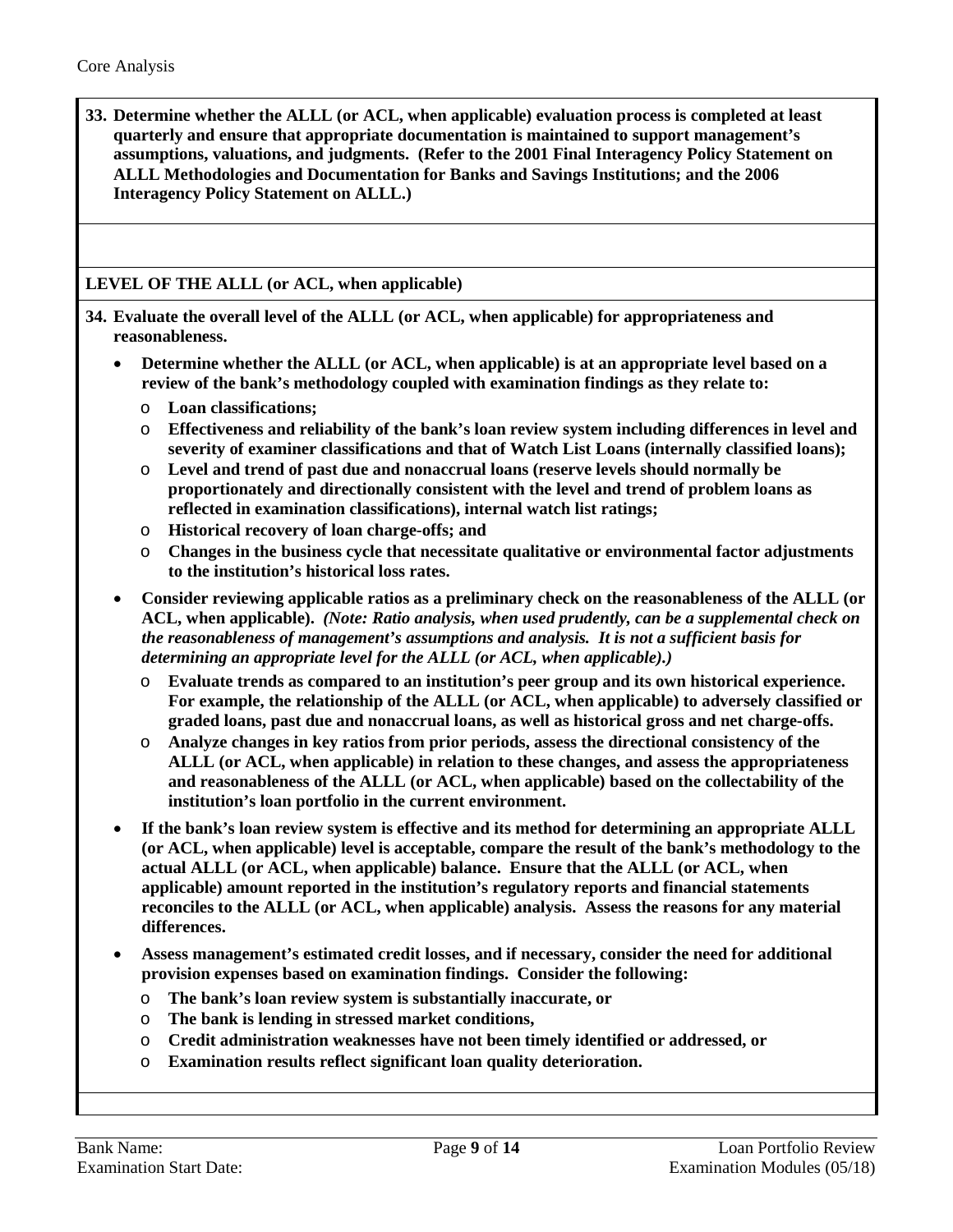**Portfolio Quality**

<span id="page-9-0"></span>**35. Evaluate loan commitments, letters of credit, and other contingent liabilities for creditworthiness.**

**36. Review overdraft protection, large items, uncollected funds, and check kiting reports for irregular activity. Pay particular attention to overdrafts of bank insiders and insiders of other banks.**

**37. Evaluate the current level and trend of past due ratios for each type of credit and determine which loan categories pose elevated risk.**

- **38. Review and analyze purchased loan participations for appropriate accounting\* treatment, due diligence, creditworthiness, underwriting quality, and recourse provisions. Consider:** 
	- **Whether these credits are internally classified at the originating bank or other participation holders (when the information is available); and**
	- **Whether these credits are adversely classified in regulatory examination reports at the originating bank and other participation holders.** *(Note: This information cannot be shared with management.)*
	- *\* Refer to the definition of Transfers of Financial Assets in the Call Report Glossary for additional information.*

**39. If the bank has acquired other institutions or loan portfolios, analyze the effect these purchases have had on the bank's portfolio composition and risk profile.**

**40. Determine whether it appears any loans were sold prior to the examination to another bank or to the holding company to avoid criticism by examiners.** 

**41. Determine whether the bank has any borrowing relationships that qualify as Shared National Credits and assign classifications accordingly.**

**42. Evaluate the level and trend of classified loans and its effect on the bank's credit risk profile.**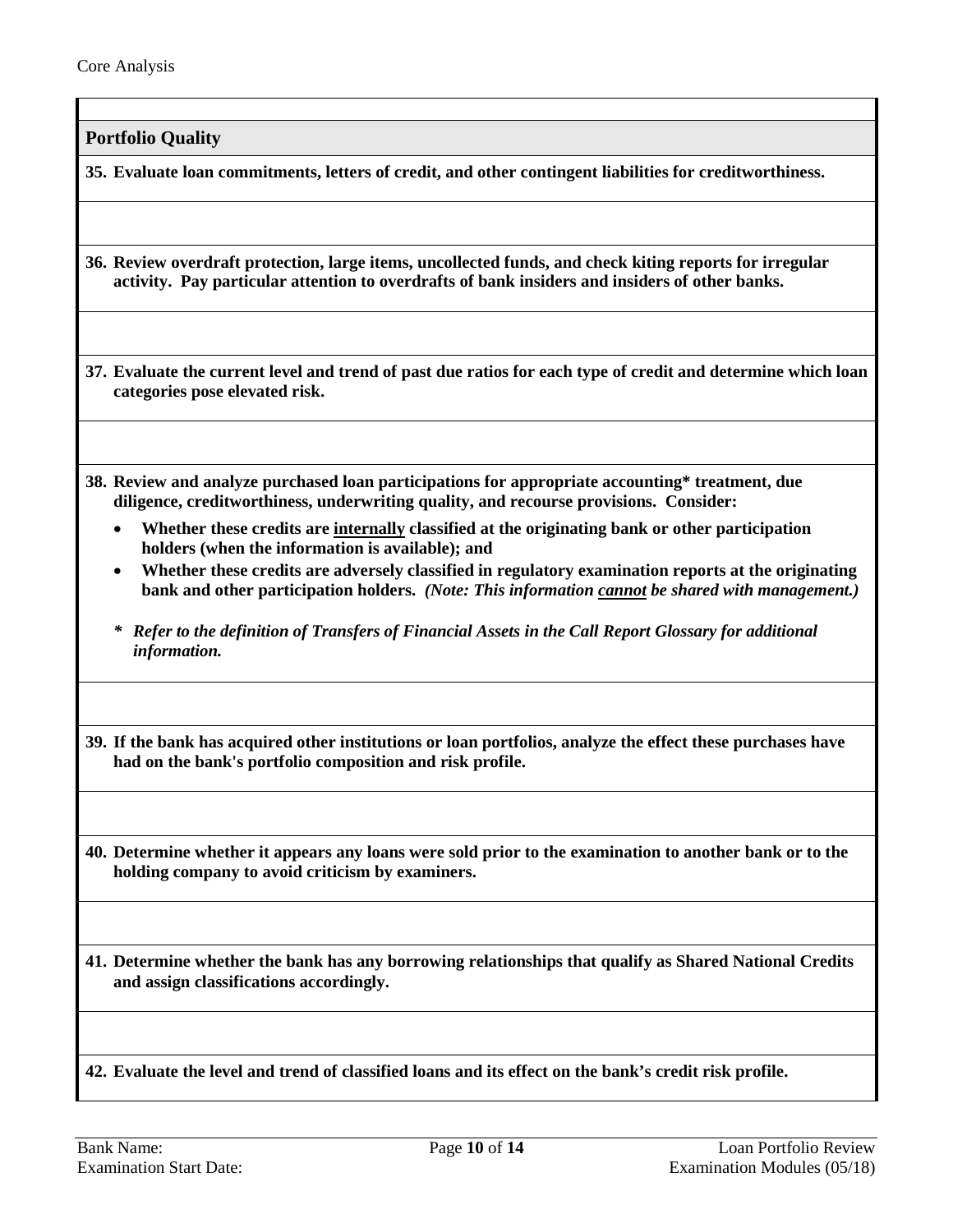**Managerial Effectiveness**

#### **PROCEDURES AND PRACTICES**

- <span id="page-10-0"></span>**43. Determine whether loan and executive officers consistently follow the bank's lending policies and practices.**
- **44. Review the bank's loan approval process and determine whether loan presentations include an adequate analysis of the following items:**
	- **Loan purpose;**
	- **Repayment sources and cash flows;**
	- **Collateral;**
	- **Background of borrower;**
	- **Principals and management;**
	- **Financial information including balance sheet and income statement;**
	- **Financial projections;**
	- **Industry and economic outlooks, including real estate trends;**
	- **Borrowing and deposit histories;**
	- **Loan structure, terms, and covenants; and**
	- **Justification for policy exceptions.**
- **45. Determine whether the bank's financial analysis of borrowers is adequate in relation to the size and complexity of the debt.**
	- **Review financial analysis for appropriate financial ratios, trends, cash flow history, and projections sufficient to determine the financing needs and repayment capacity of the borrower.**
	- **Assess whether the bank's credit assessment includes a review of a credit reports to identify other outstanding debts or contingent liabilities.**
	- **Assess whether the bank's review evaluates important items such as salaries, fees, dividends, notes and accounts receivable, and notes and accounts payable, including those to insiders.**
	- **Determine whether significant balance sheet and income statement changes are properly explained and whether the bank identifies and reviews contingent liabilities.**
	- **Evaluate the bank's comparison of actual results to projected performance.**
	- **Consider the prospects for support from any financially responsible guarantors, with emphasis on excess liquidity, cash flow, and demonstrated willingness to honor guaranty agreements.**

**46. Determine whether management utilizes financial and reporting covenants. If so, evaluate how covenants are tracked and enforced.**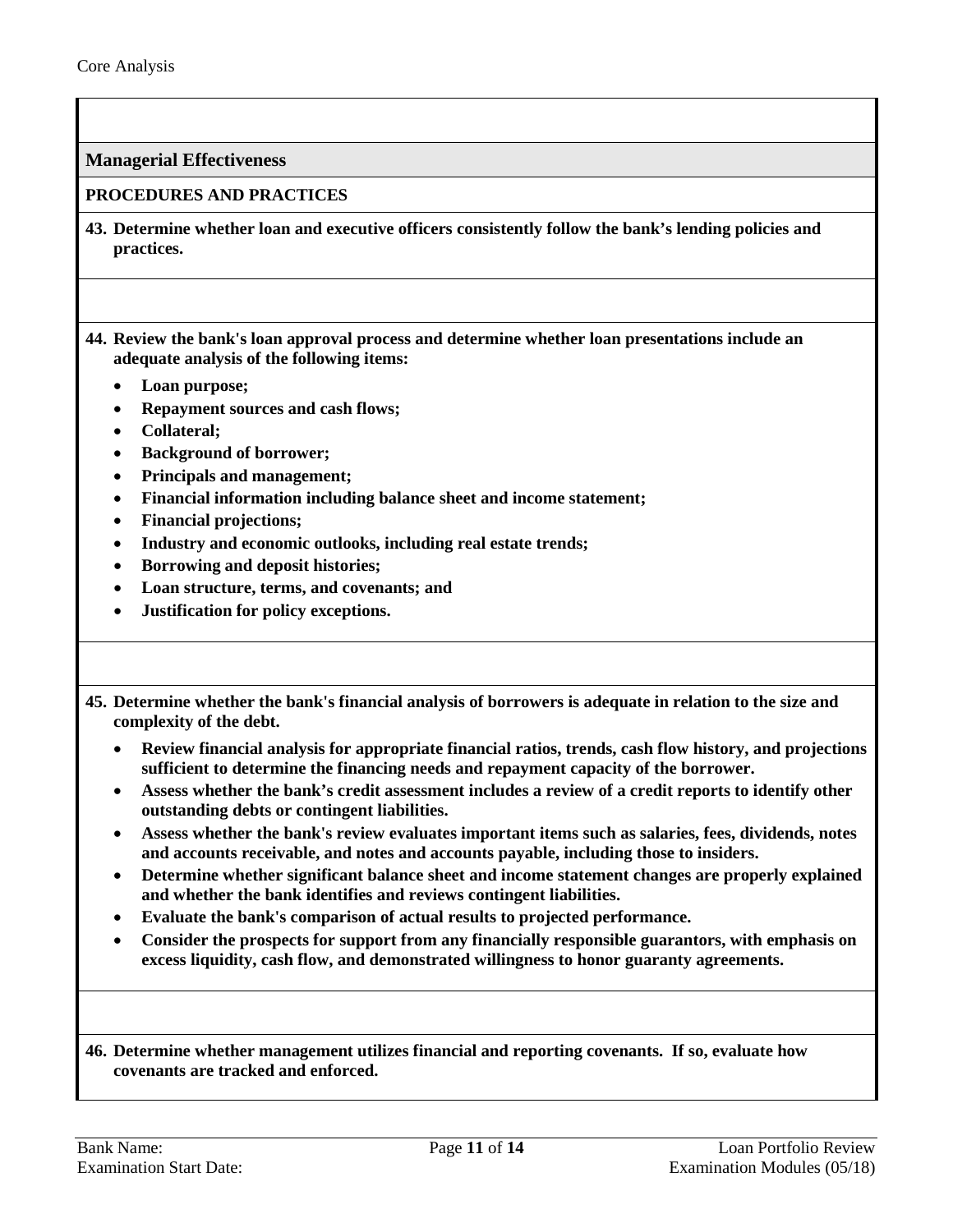## **APPLICABLE LAWS AND REGULATIONS**

**47. Determine the bank's regulatory and internal lending limits, and ascertain the bank's compliance with the limits.**

**48. Review transactions with affiliates for compliance with Section 23A of the Federal Reserve Act. (Note: 12 U.S.C. 371 (c) defines covered transactions; sets quality, terms, and collateral requirements; and places aggregate limits on such activities.)**

**49. Review extensions of credit to insiders for compliance with FRB Regulation O.**

**50. Review the bank's compliance with the anti-tying provisions of Section 106(b) of the Bank Holding Company Act Amendments of 1970 (12 U.S.C.1972),which prohibits extensions of credit that are conditioned upon the borrower obtaining or providing any additional credit, property or service to or from the bank or its holding company.**

**51. Determine whether the bank complies with applicable laws and regulations for loans secured by stock. Items to consider include:**

- **Loans secured by the bank's own stock;** *(Note: 12 U.S.C.83, Section 5201 of the Revised Statutes and Section 9 of the Federal Reserve Act prohibit a bank from making a loan secured by its own stock.)*
- **Loans for the purpose of purchasing or carrying margin stock; and** *(Note: If secured directly or indirectly by margin stock, Federal Reserve Board's Regulation U is applicable.)*
- **Determine that the institution is familiar with the Lost and Stolen Securities program (SEC Rule 240.17f1) and has taken the appropriate measures to minimize exposure on loans secured by stock. Refer to the [securities information center webpage](http://www.secic.com/) for further guidance.**

**52. Review and assess the bank's compliance with applicable real estate lending and appraisal regulations.**

#### **CREDIT ADMINISTRATION**

**53. Assess the adequacy of management's actions to correct criticisms noted in the previous examination report, most recent loan review reports, as well as in recent internal and external audits.**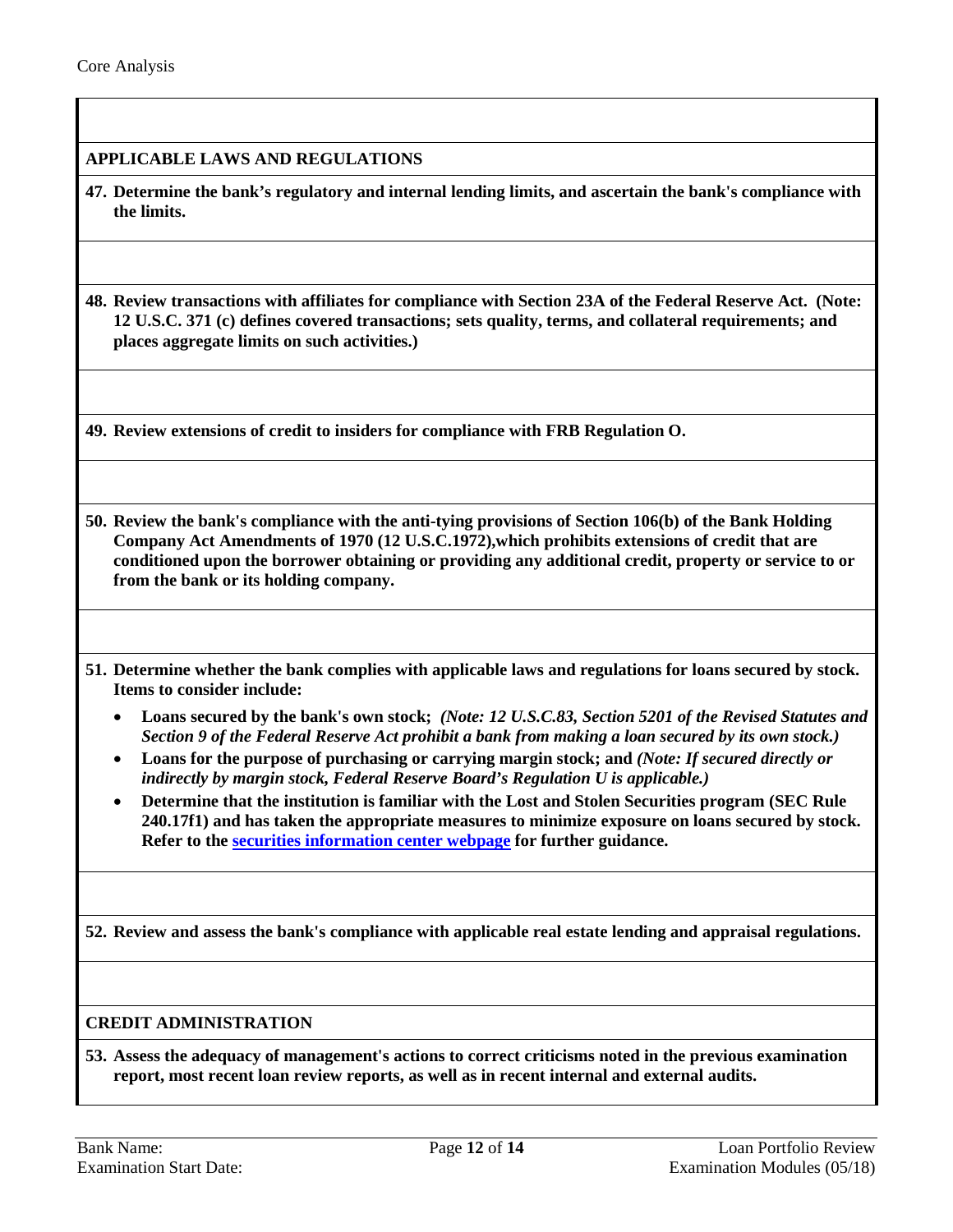- **54. Evaluate management's effectiveness at reacting to changing economic, industry, and regulatory environments.**
- **55. Evaluate the membership composition of the loan committee. Determine whether members are independent and qualified to function effectively.**

### **Other Loan Related Items**

## **OTHER REAL ESTATE (ORE)**

<span id="page-12-0"></span>**56. Determine whether ORE files are adequately documented. Consider the following:**

- **Evidence of ownership;**
- **Book value (current and at the time of acquisition);**
- **Appropriateness of capitalized costs, if any;**
- **Current outside appraisal or internal valuation;**
- **Analysis of cost to carry (break-even analysis);**
- **Formal purchase offers (if applicable);**
- **Sales efforts or listing agreements;**
- **Current hazard and liability insurance;**
- **Receipt evidencing payment of RE taxes; and**
- **Disposal of the parcel (who, when, how), if applicable.**
- **57. Determine the appropriateness of ORE accounting procedures, carrying values, and dispositions. Consider the following:**
	- **Appropriateness of initial recording of ORE at fair value less cost to sell, which becomes the cost basis of the ORE;**
	- **Prior liens, including recording such liens as liabilities;**
	- **Appropriateness of accounting for ORE after acquisition at lower of cost or fair value less cost to sell, including the use of a property-specific valuation allowance for any decline in fair value less cost to sell below cost;**
	- **Appropriateness of rental income and expense entries;**
	- **Appropriate review of expenses;**
	- **Adequacy of appraisal or evaluation;**
	- **Environmental concerns; and**
	- **Holding period in compliance with state laws.**